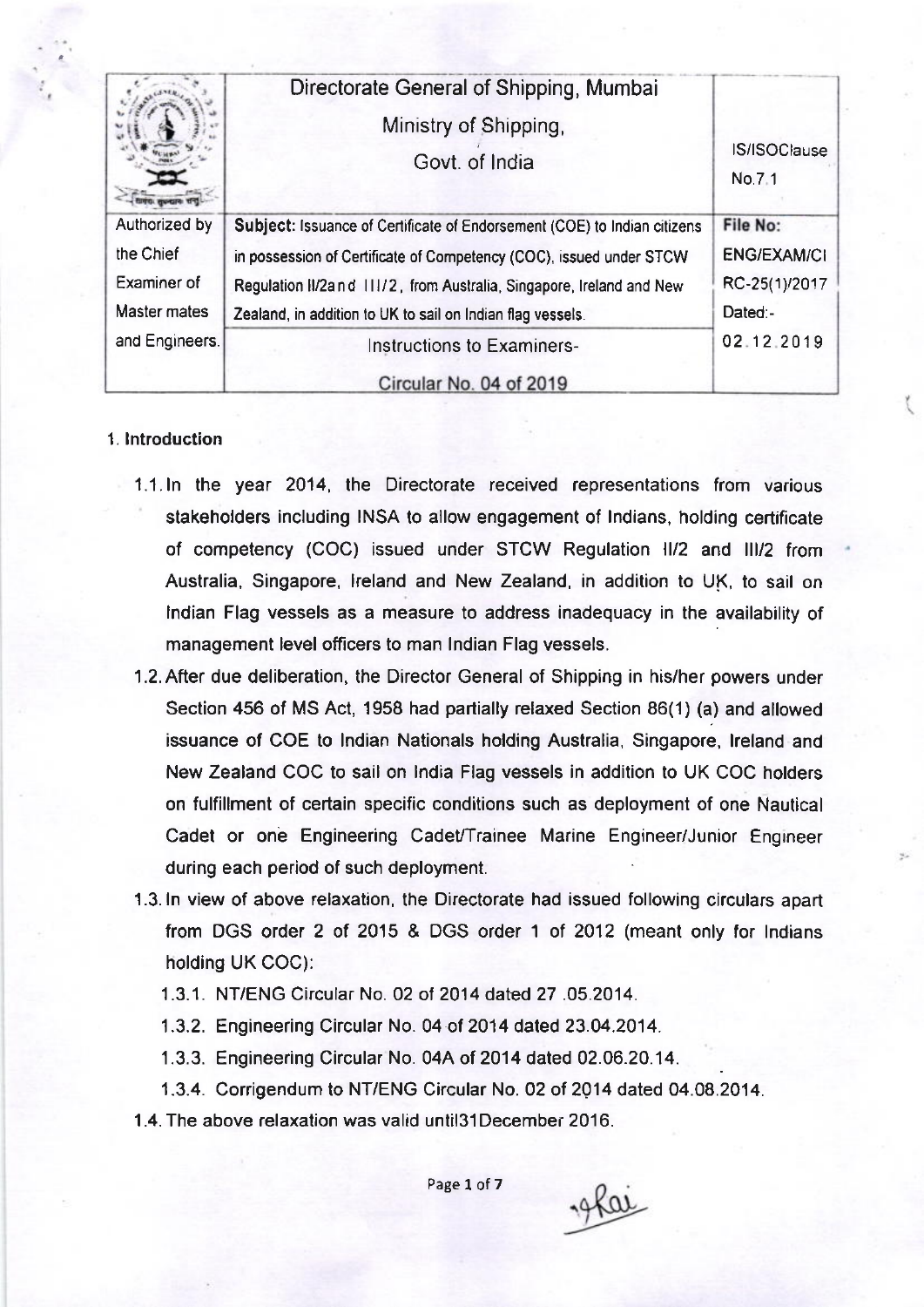- 1.5. In 2017, INSA and other stakeholders vide their representation to the Director General of Shipping requested extension to the aforesaid relaxation for a further three-year period citing continuous shortage of management level officers to man Indian Flag vessels. Noting the shortage of management level officers to man lndian Flag vessels and after due deliberations, the Director General of Shipping extended issuance of Certificate of Endorsement till 31.12.2019, vide NT/ENG Circular No. 3 of 2017 dated 12.10.2017.
- 1.6. To consolidate all the requirements, following circulars were superseded by NT/ENG Circular No. 3 of 2017:
	- (i) All circulars and DGS Order mentioned in paragraph 1.3.
	- (ii) Corrigendum No. 2 to NT/ENG Circular No. 02 of 2014 dated 10.02.2016.
	- (iii) Training circular No. 7 of 2002 dated 30 Juty 2002.
	- (iv) Training circular No. 57 dated 21 January 2OO4.
	- (v) Training circular No. 90 of dated 2June 2005.
	- (vi) EAC Branch Circular No. 90 dated 2 June 2005.
	- (vii) NT/ENG Circular 14 dated 30.08.2013
- 1.7. Now again INSA vide its letter no. CEO/036/2019/(S-19) dated 5 July 2019 has stated continued difficulties being faced by its members to operate specialized vessels such as LPG, LNG, VLCC & fully Cellular ships due to shortage in availability of experienced management level officers of the ranks of Master/Chief Engineer and Chief Officer/Second Engineer.
- 1.8. The Director General of shipping in his powers under Section 456 of MS Act, 1958 has now partially relaxed section 86(1) (a) for a further period of two years enabling lndian Nationals holding COC from Australia, Singapore, lreland, New zealand and uK to continue to sail on lndia Flag vessels till 31 December <sup>2021</sup> on fulfillment of certain specific conditions such as deployment of one Nautical Cadet or one Engineering Cadet/Trainee Marine Engineer/Junior Engineer during each period of such deployment of above COE holder.
- 1.9. This circular hereby supersedes NT/ENGG Circular No. 3 of 2017and all other circulars, which have been superseded, vide NT/ENGG Circular 3 of 2017.
- 2. Applicability: This circular is applicable to:
	- 2.1 Management level officers (Master, chief Engineer, chief officer and second Engineer) holding COC issued under STCW Regulation II/2 or Regulation III/2

Page 2 ot 7

2 Plai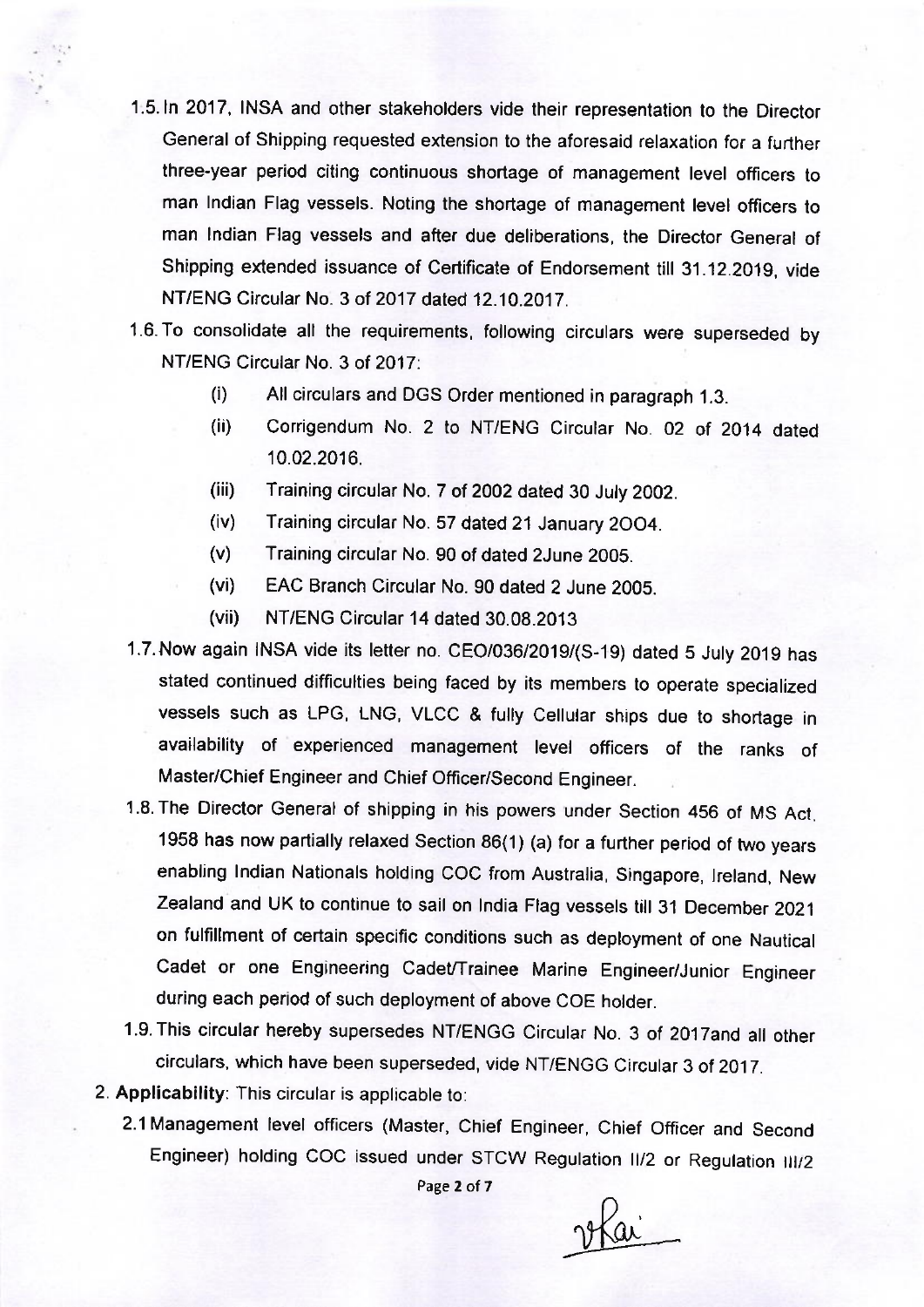from Australia, lreland, Malaysia, New Zealand, Singapore and UK and are willing to work on lndian Flag vessels and

2.2 Operational level officers such as Fourth Engineer/Third Engineer and Second Officer/Third officer holding COC issued under STCW Regulation lll/1 and Regulation ll/1 respectively from any country mentioned in Paragraph 2.1 above who had been issued COE prior to 27th April 2014by the Indian Administration.

#### 3 Requirements

- 3.1COE under Regulation l/10 of STCW 78 as amended may be considered subject to fulfillment of the following:
	- 3.1.1 The prospective employer to submit a declaration that the authenticity of the COC held by the Oflicer to be employed has been verified and a copy of print out of internet verification duly certified by the employer representative to be attached with the application form.
	- 3.1.2 lndian citizens holding management level certificates under STCW 7g as amended, issued by the Maritime authorities of countries stated in Paragraph 2.1 above may either undergo training of three days in lndian Maritime legislation Course conducted by LBS, CAMSAR or successfully pass an oral examination conducted at various Mercantile Marine Department for the purpose of COE under Regulation l/10 of STCW-78, as amended. The syllabus for the said course and oral examination is attached as an Annexure-l with this circular. ln case, the seafarer opts for the said lndian Maritime Legislation training course, a copy of the course completion certificate to be attached with the application form for obtaining coE.
- 3.2 The issuance of COE to holders of COC from Maritime Nations stated in paragraph 2.1 above shall also be subjected to the following conditions:
	- 3.2.1 Deployment of such COE holders on any lndian ship shall be done in conjunction with the deployment of one Nautical cadet pursuing <sup>a</sup> B.Sc.(Nautical)/DNS(Diploma in Nauticat Science teading to B.Sc. in Nautical Science) for each COE issued to a Nautical officer and/or one trainee Marine Engineer pursuing the G.M.E. (Graduate in Marine Engineering)/D.M.E. (Diploma in Marine Engineering)/ATS (Alternate Training scheme)/Four-years Bachelor Degree in Marine Engineering, for

Page 3 of 7

12 Polai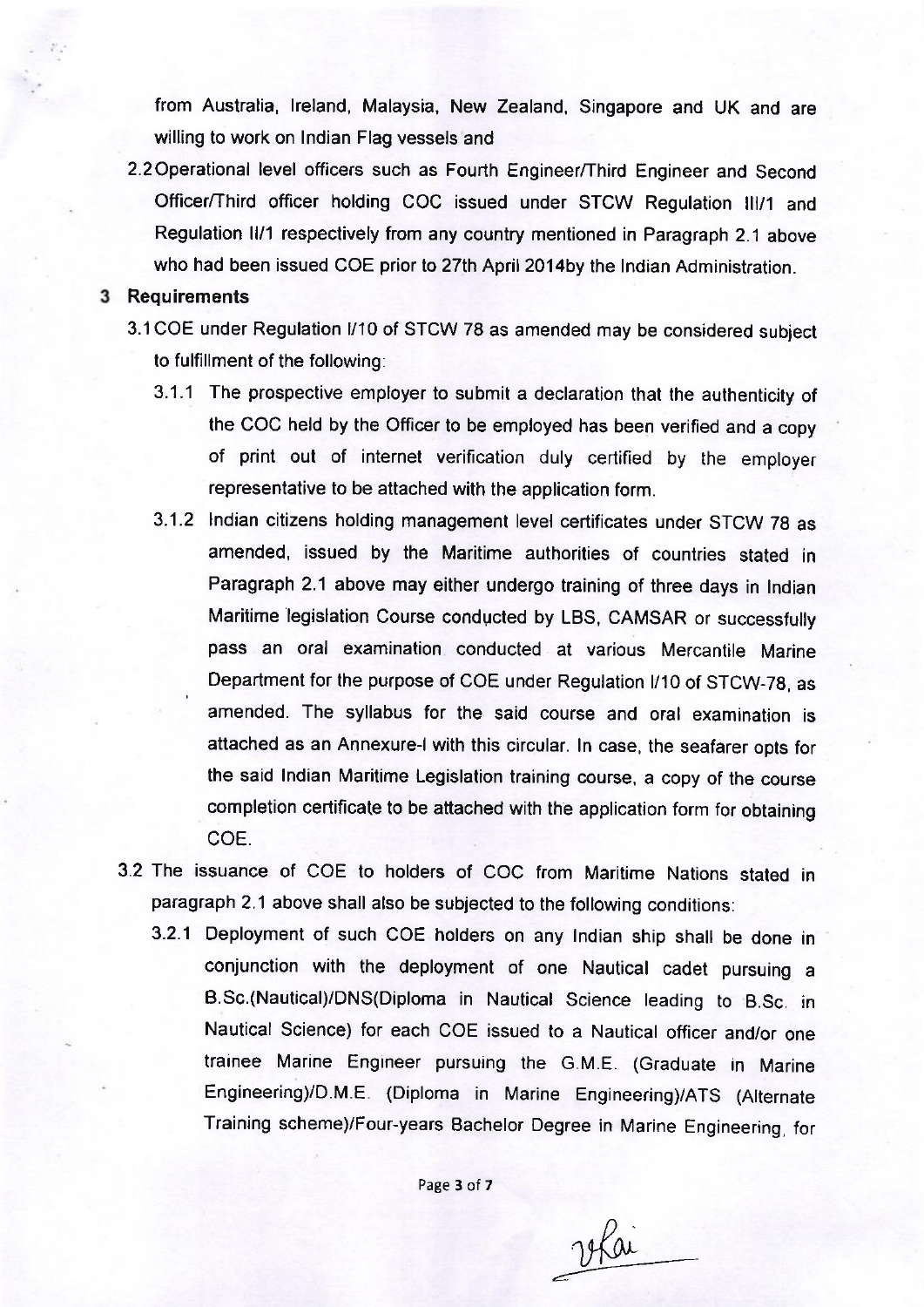each COE issued to an Engineer Officer and each time the COE holder is deployed.

- 3.2.2 The deployment of the trainees mentioned under paragraph 3.2.1 shall be over and above the Tonnage Tax commitment of the concerned company. An undertaking from the prospective employer indicating the following to be submitted along with the application form:
	- (i) Name of the trainee to be deployed and his/her CDC number.
	- (ii) Name and IMO number of the vessel on which he/she is contemplated to be deployed
- 3.3 Ship owners have the option to arrange provision of such training on another lndian ship or a ship of the company's subsidiary abroad.
- 3.4The Master and/or the chief Engineer of the ship are required to supervise the training imparted to these trainees as per the prescribed training modules in the. approved Training Record {TAR} books. In case the officer to be employed is joining as Master/chief Engineer, an undertaking stating his/her responsibility to train all the trainees sailing on board the vessel, he/she is contemplated to join, to be taken and submitted along with the application for issuance of COE.
- 3.5 since the coE will be issued valid for two years, it is incumbent upon the employer to ensure compliance with above provisions, each time the COE holder is engaged onboard their ship, failing which the DOC issued to the company, is liable to be withdrawn.

## 4 Procedure for issuance of COE and its revalidation

- 4.1. Application for COE along with self-attested copies of the declarations/certificates/documents mentioned in paragraph <sup>3</sup> (Requirements) above to be submitted at any Mercantile Marine Department. Self-attested copies of all pages of valid COC including any restriction imposed on the COC, valid Medical Certificate, the required valid STCW course certiiicates and a copy of valid lndian CDC are to be attached.
- Payment of prescribed fees. 4.2.
- After a satisfactory review of above submissions, the Principal Officer of concerned Mercantile Marine Department may issue "Acknowledgement of Application "using the format attached as Annexure-ll with this circular. Page 4 of 7 4.3.

<u>ykai</u>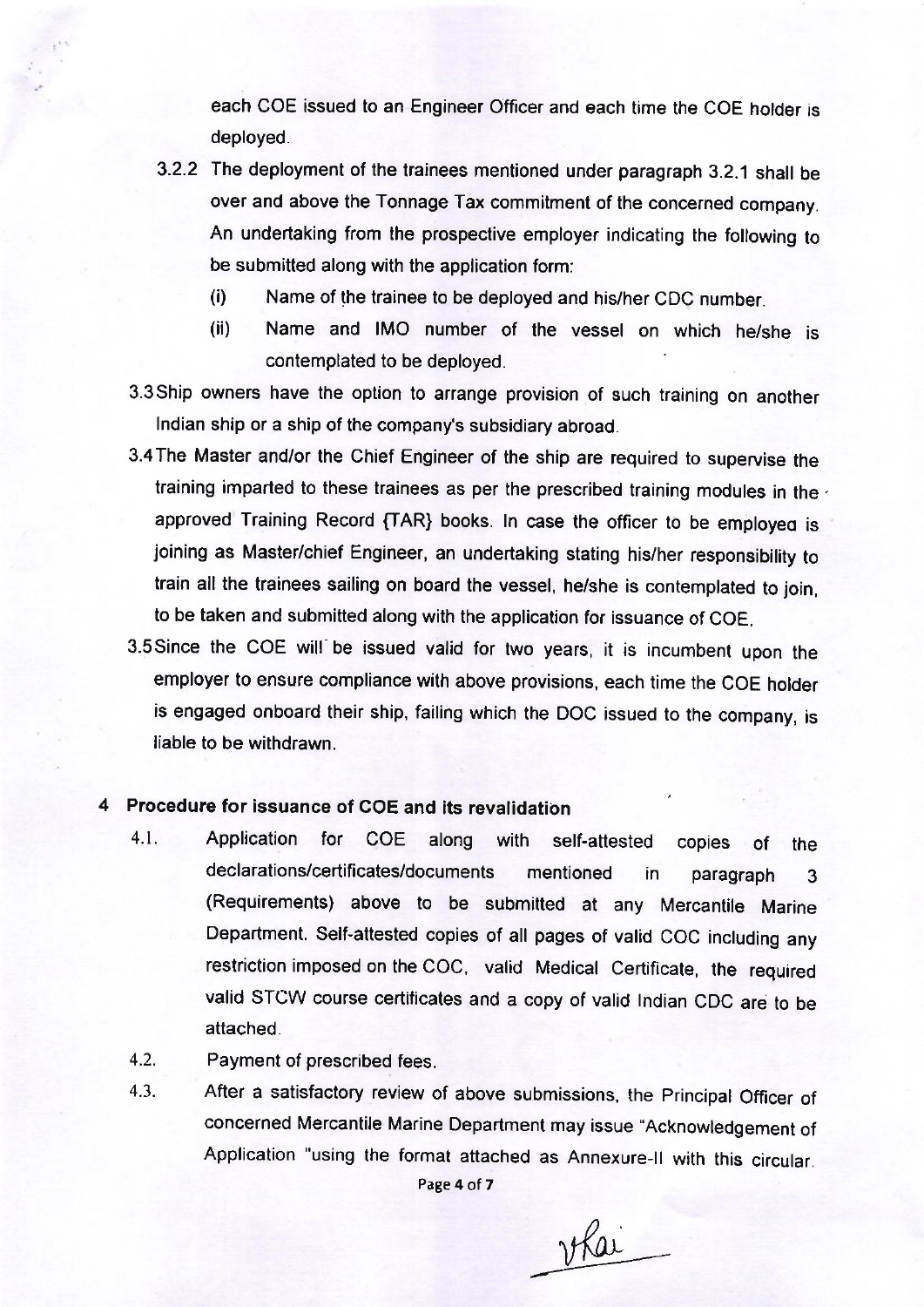This Acknowledgement will remain valid for three months from the date of issue and may be used to place the officer on board an lndian Flag vessel by the prospective employer.

- The concerned Mercantile Marine Department would then forward the application form along-with copies of all declarations/certificates/documents received and acknowledgement and recommendation to the Directorate General of Shipping for the issuance of COE for a maximum period of two years or until3l December <sup>2021</sup> whichever is earlier. 4.4.
- 4.5.

The Principal Officers of the MMDs may endorse the COE {already issued by the Director General of shipping) for revalidation after ensuring that all requirements mentioned in this circular are complied with. No COE shall be re-validated to a date beyond 31 December 2021 and copy of revalidated COE to be forwarded to the Directorate General of Shipping for updating record.

- Shipping Companies can apply for extension of existing COE (issued under NT/ENGG Circular 03 of 2017}which have been issued till 31 December 2019 or for a period of less than two years from date of issue of Acknowledgement of Receipt. The concerned Mercantile Marine Departments may extend the validity for two years from date of issue of Acknowledgement of Receipt {Subject to an undertaking from prospeciive employer that the seafarer will be joining their ship). Where the seafarer is sailing on board, the Company can apply to Directorate {by submitting an application, photocopies of COE & Acknowledgement of Receipt) for issuance of a new COE valid for 2-years from date of issue of Acknowledgement of Receipt or until 31 .12.2021, whichever is earlier. Shipping companies are responsible for submission of old original COE to be submitted to the Directorate within 1-month of issuance of new. 4.6.
- 5. lssuance of Dangerous Cargo Endorsements to holders of COE:
	- 5.1 . DCE can be issued to lndian COE holders in accordance with procedures for issuance of DCE to lndian COC holders.
	- 5.2. The DCE issued must carry a note stating, "This endorsement shall remain valid till the time COE/Acknowledgement of receipt of COE application, issued to the candidate remains valid.

Page 5 of 7

vlai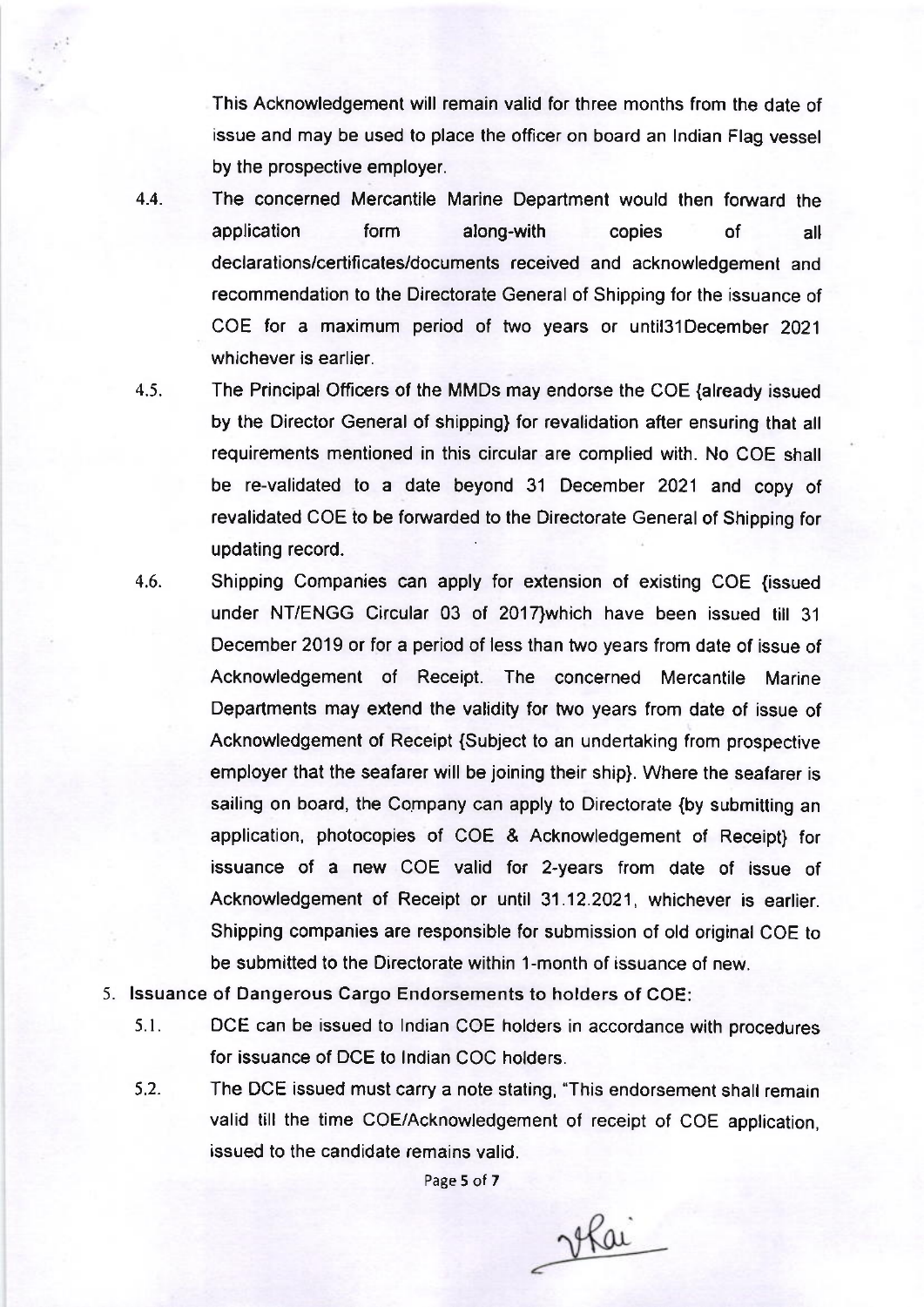### 6. Enforcement

- 6.l.Trainee deployed in compliance with this circular on a ship should be for the purpcse of trainee to complete its training period or the period of deployment of COE holder, whichever is later. When trainee signs off for any reason prior to sign-off of the COE holder, another trainee to be placed until the trainee completes its training or period of deployment of COE holder, whichever is later.
- 6.2.The coE holder is not allowed to sail on vessels owned by company other than the one which has given the undertaking stated in para 3.2.2: same may be verified during Flag state lnspection.
- 6.3. The COE of the seafarer will be cancelled and the seafarer will not be considered for issuance of any COE in future, if he is found sailing on a ship owned by a Company other than the one which has given the undertaking stated in Para 3.2.2.
- 6.4. At each sign-off, the company is required to give to the coE holder, on its letterhead, details of trainee employed additional to its Tonnage tax commitment during the period of deployment of coE holder. These letters have to be submitted to concerned MMD for any extension/renewal of COE.
- 6.5.1n case, the company {which has given the undertaking as per 3.2.2} do not intend to employ the COE holder again and the COE is still valid; same to be informed by the company to concerned MMD and the Directorate. The coE holder is required to deposit his coE to concerned MMD. Each MMD is required to maintain a record of such returned COE.

#### 7. Note:

The issuance of certificate of Endorsement is a one-off measure granted to the lndian Seafarers stated in Paragraph 2 above. lt does not give any right to an lndian seafarers with foreign COC or an Indian Flag Ship-owner/Manager to request for issuance of COE beyond 31 December 2021.

This Circular is issued with the approval of the Competent Authority.

(Vikrant Rai) Engineer & Ship Surveyor. cum-DDG (Tech)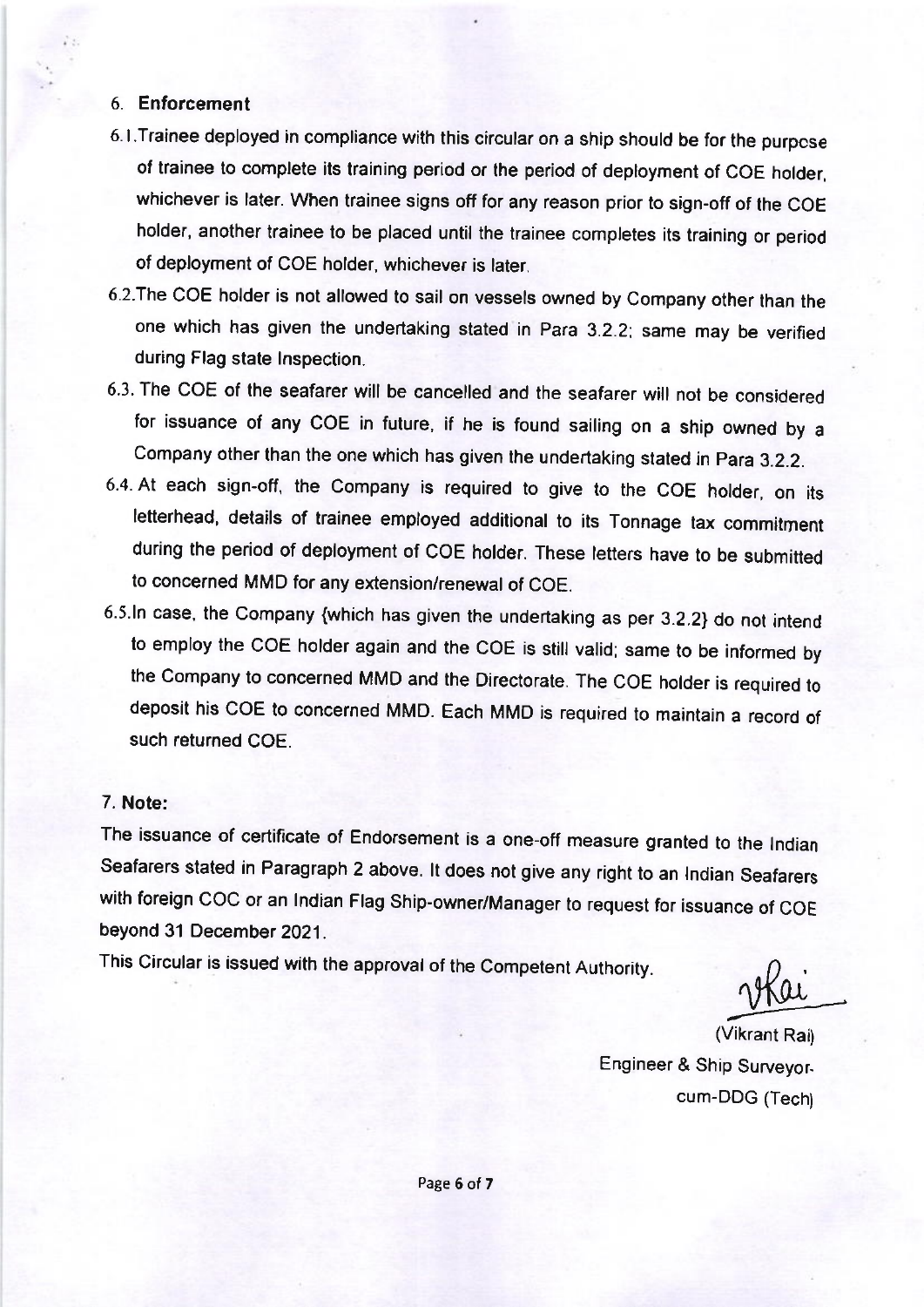To:

- 1. The Principal Officer Mercantile Marine Department, Mumbai / Chennai / Kolkata / Kochi/Kandla.
- 2. The surveyor-ln-charge, Mercantile Marine Department, Noida/ Visakhapatnam.
- 3. INSA / FOSMA/ MASSA / ICSSA/ MUI/ IMEI.
- 4. AD (OL) Hindi Cell, with a request to translate this circular in Hindi &upload on DGS  $159$ website.
- 5. Engineering Branch/Nautical Branch/Naval Architecture Branch/Training Branch.

The cynputer cell, DGS, GOI with a request to upload this circular on the official website.

- 7. E-governance Cell, DGS, GOI
- 8. Sr. PS to DG(S) for information.
- 9. Sr. PS to CS/NA for information.

vlai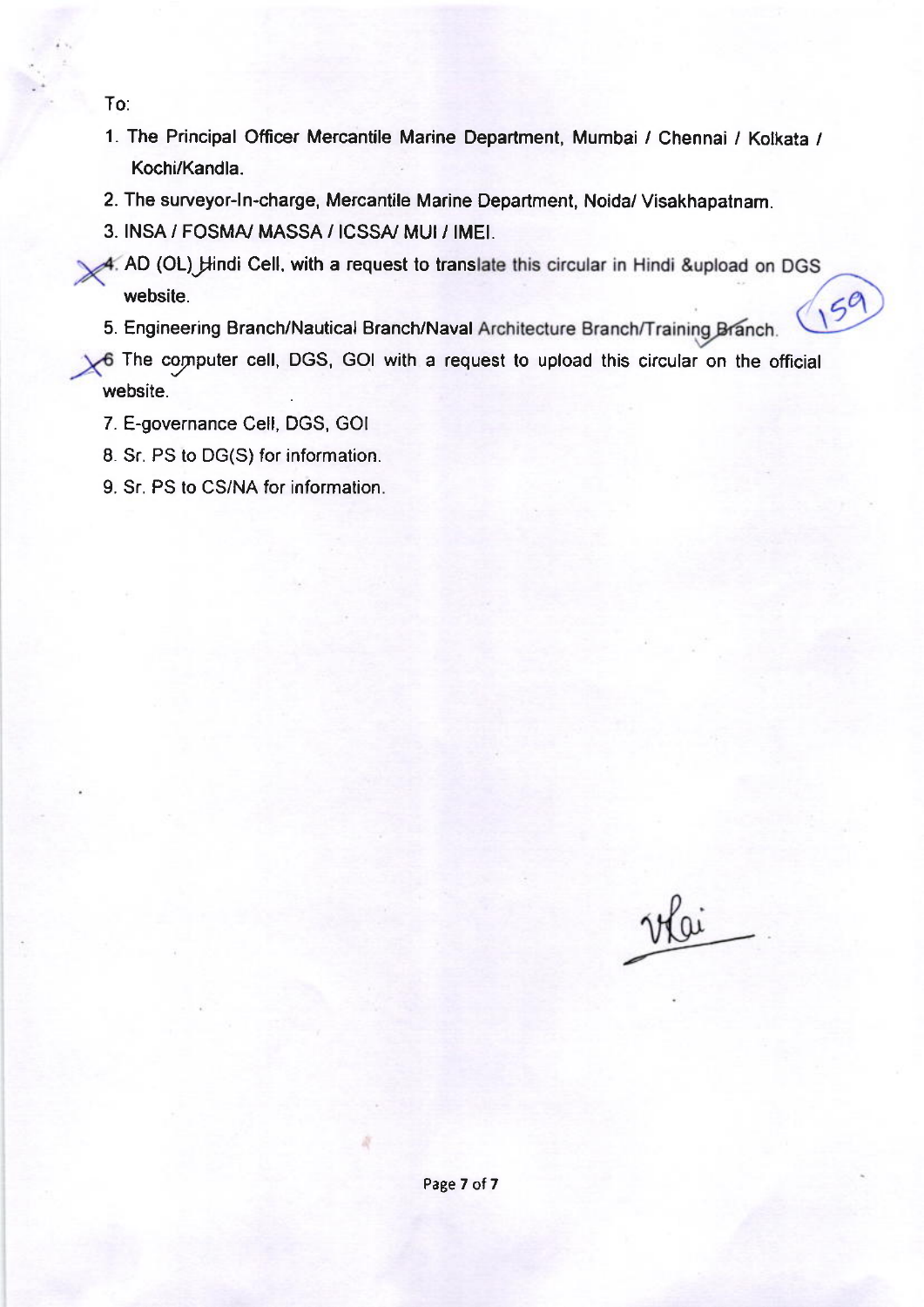

# **ANNEXURE-I to NT ENG Circular No.04 of 2019**

# INDIAN MARITIME LEGISLATION COURSE FOR MANAGEMENT LEVEL OFFICERS HOLDING CERTIFICATE OF COMPETENCY FROM AUSTRALIA, SINGAPORE, IRELANO & NEW ZELAND IN ADDITION TO UK

| No. | Syliabus                                                                                                                                                                                                                                                                                                                                                                                                                 | Hours    |
|-----|--------------------------------------------------------------------------------------------------------------------------------------------------------------------------------------------------------------------------------------------------------------------------------------------------------------------------------------------------------------------------------------------------------------------------|----------|
| (a) | Registration of Ships. The certificate of registry and its legal significance                                                                                                                                                                                                                                                                                                                                            | 2 Hours. |
| (b) | Engagement, discharge and management of crew. Manning scales and<br>certification. Contracts of employment, wages and other remuneration<br>advance, allotments, payment into bank accounts. Decryptions, deceased<br>seamen, engagement of substitutes, repatriation.                                                                                                                                                   | 3 Hours. |
| (c) | The official log book and the law relating to entries. Offences relating to<br>misconduct, to endangering ship and against persons on board. Discipline and<br>treatment of disciplinary offences. Trade disputes involving seamen.                                                                                                                                                                                      | 2 Hours. |
| (d) | The official log book entries and reports in respect of free board draft and<br>allowances.                                                                                                                                                                                                                                                                                                                              | 1 Hour.  |
| (e) | Crew accommodation. Hygiene of the ship and welfare of the crew. All outline<br>knowledge of the regulations relating to medical stores. Inspection and reports.<br>Fresh water and provisions. Procedures in cases of infectious disease, illness<br>or accidents. Maritime declarations of health. Port health requirements.<br>International agreements and measures to prevent the spread of disease by<br>shipping. | 2 Hours. |
| (f) | The safety of the ship, crew and passengers. Assistance to vessels in distress<br>and salvage. Master's duties in the case of collision or any other accident.<br>Lodging protects etc. Inquires and Investigation.                                                                                                                                                                                                      | 4 Hours. |
| (g) | The law relating to the reporting of ice, derelict tropical revolving storms and<br>other dangers to navigation.                                                                                                                                                                                                                                                                                                         | 1 Hour.  |
| (h) | Amendments to Merchant Shipping Act, 1958 (44 of 1958).                                                                                                                                                                                                                                                                                                                                                                  | 2 Hours. |
| (i) | To have outline knowledge of the rules made under the Merchant Shipping<br>Act.                                                                                                                                                                                                                                                                                                                                          | 1 Hour.  |
|     | Total                                                                                                                                                                                                                                                                                                                                                                                                                    | 18 Hours |